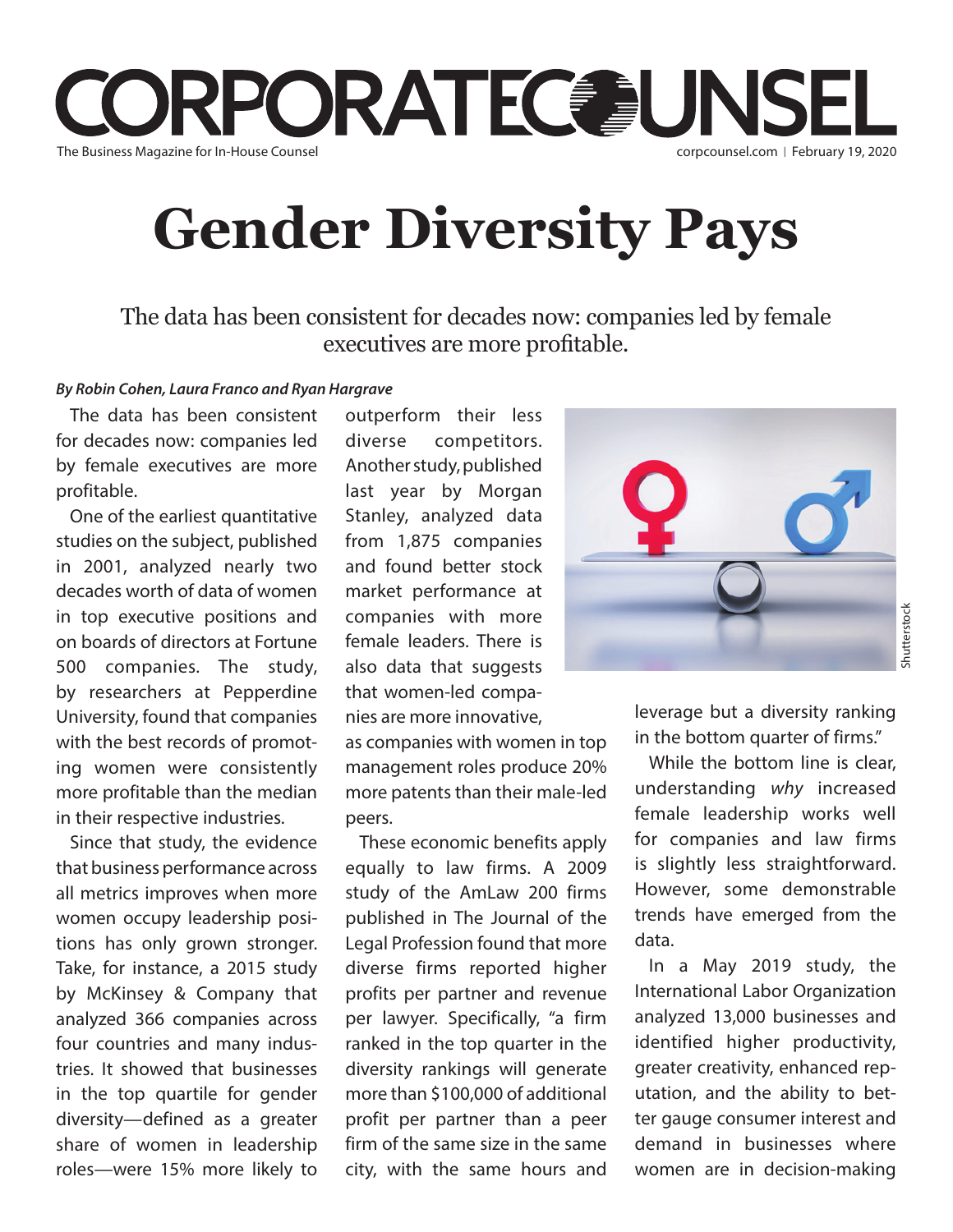positions. And in a study of 47 female CEOs, researchers identified that the women tended to be risk-takers, resilient, agile, and capable of managing ambiguity. They also were generally capable of leveraging the collective power of their teams, were more likely to share credit, and scored higher than the control group on humility. Other commentary has pointed to the fact that women-led companies are better at inspiring belief and confidence in their products or services, which, in turn, leads to better employee engagement.

In another study, released in 2018, the Boston Consulting Group (BCG) looked at 350 startups. Although the women-led businesses raised significantly less money than male-led teams, they generated 10% more in cumulative revenue over a fiveyear period. BCG offered three explanations for the disparity: (1) women are more likely than men to accept legitimate feedback, (2) women are less likely to oversell in pitches, and (3) women are more likely than men to innovate in areas they are familiar with, allowing them to market their businesses more effectively.

Another tangible benefit of gender-diverse leadership is that, when allowed to influence company culture, it can propagate gender diversity throughout the organization by attracting more

female talent and then retaining it; a recent PWC study found that a majority of women consider gender diversity when making job decisions. Thus, the most recent data suggests that there's not just a *correlation*  between increased female leadership and greater profitability, but that increased female leadership can actually *cause* greater profitability.

Accordingly, organizations are increasingly committed to pursuing gender diversity at all levels. L'Oreal has long been recognized as a leader in this area. The company was an original signatory to the White House Pledge on Pay Equity in 2016, which was intended to tangibly address the gender pay gap by encouraging employers to acknowledge the role they must play in reducing the gap. L'Oreal was also the first US company to be certified by EDGE (Economic Dividends for Gender Equality), which requires a comprehensive review of a company's gender policies and practices. From 2010 to 2018, female representation on the company's board increased from 21% to 46%. In that time, the number of women on the executive committee and in key positions rose 10% and 17%, respectively. As of April 2019, the company announced that over 50% of its executive committee were women. And overall, 69% of

L'Oreal's workforce is female. At the end of 2018, L'Oreal reported its best sales growth in over 10 years and a new record for operating margin.

The global consulting firm Accenture has also emerged as a champion for increased female leadership. In fact, Accenture has expressly committed to achieving a gender-balanced workforce by 2025. Ranked as the top company on the Thomson Reuters Diversity and Inclusion Index, Accenture voluntarily publishes its workforce demographics in a commitment to transparency. The company recently named as its CEO Julie Sweet, who has been vocal in her commitment to diversity and inclusion.

According to a global survey of nearly 22,000 firms, gains are made when women in leadership are given the opportunity to influence strategy and when companies maintain a pipeline of female managers. As such, organizations seeking to capitalize on this reality must aim higher than a mere boost in their numbers. In the absence of a gender-inclusive company culture, there is no evidence that enacting female quotas or catapulting lone women to the top correlates with increased profitability.

Despite the consistency in the data, women are still vastly underrepresented in basically every sphere of organizational